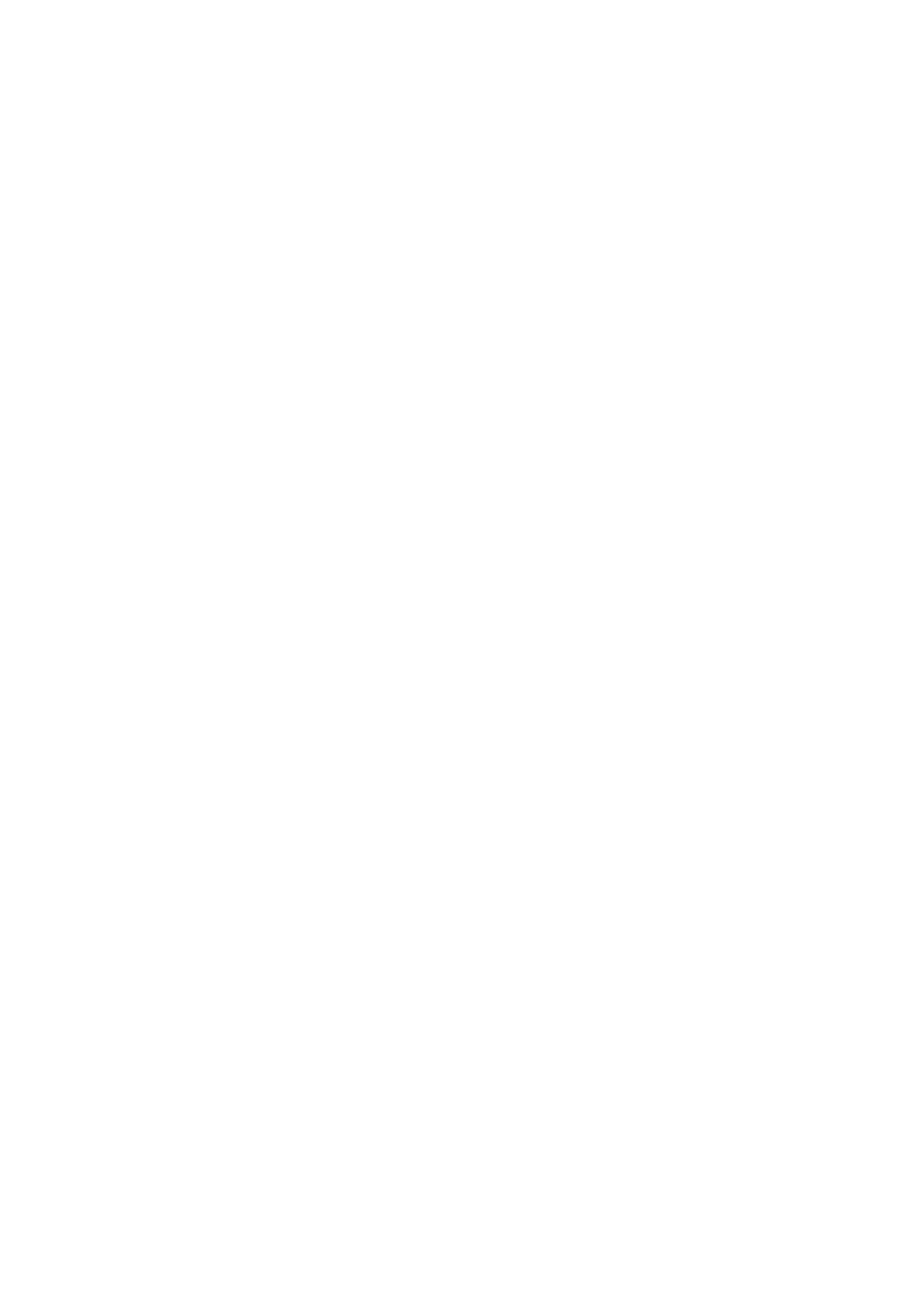

**Bottlenose Dolphins in the Southwest of England: 2010**

Bottlenose dolphins were seen regularly inshore around Cornwall until about 40 years ago, and a distinctive local feeding strategy using a shallow tidal lake on the lower River Tamar was known for so long that Admiralty Charts showed the location as 'Dolphin Pond'.

Their disappearance was most likely due to organochlorine pollution, mainly by agricultural pesticides, that decimated populations of otters, some birds, and probably porpoises, at around the same time. The main toxic component of the organochlorine burden in cetaceans has shifted from those derived from pesticides to PCBs that are both more persistent and more toxic. Levels of OCs in bottlenose dolphins around the whole of the British Isles still far exceed estimated thresholds for toxic impacts.

The group of bottlenose dolphins now seen around the SW of England arrived on the north coast of Cornwall on September 19<sup>th</sup> 1991. The numbers reported in the group declined over several years thereafter from an average of around 15 to 8, with reports of groups larger than 12 now being unusual, in contrast to upper figures of 25 at the start.

We do not know where our present group of inshore bottlenose dolphins came from. The nearest large group is in Cardigan Bay, Wales, which has over 100 animals. Those animals are exposed to lower levels of gillnet use.

There is also a much larger offshore population seen along the edge of the continental shelf of the UK, but there is no doubt that *the animals seen here are not, and were not, a small subset of that larger stock* **as:**

- For 20+ years there were very few sightings.
- The sudden transition to regular sightings occurred some time after establishment of a regular sea watch and a sightings reporting scheme, so we saw the transition, and there has been no significant break in the presence of the animals since.
- A distinctive individual, now lost, was seen very frequently in the group, showing that this was the same small group being re-sighted.